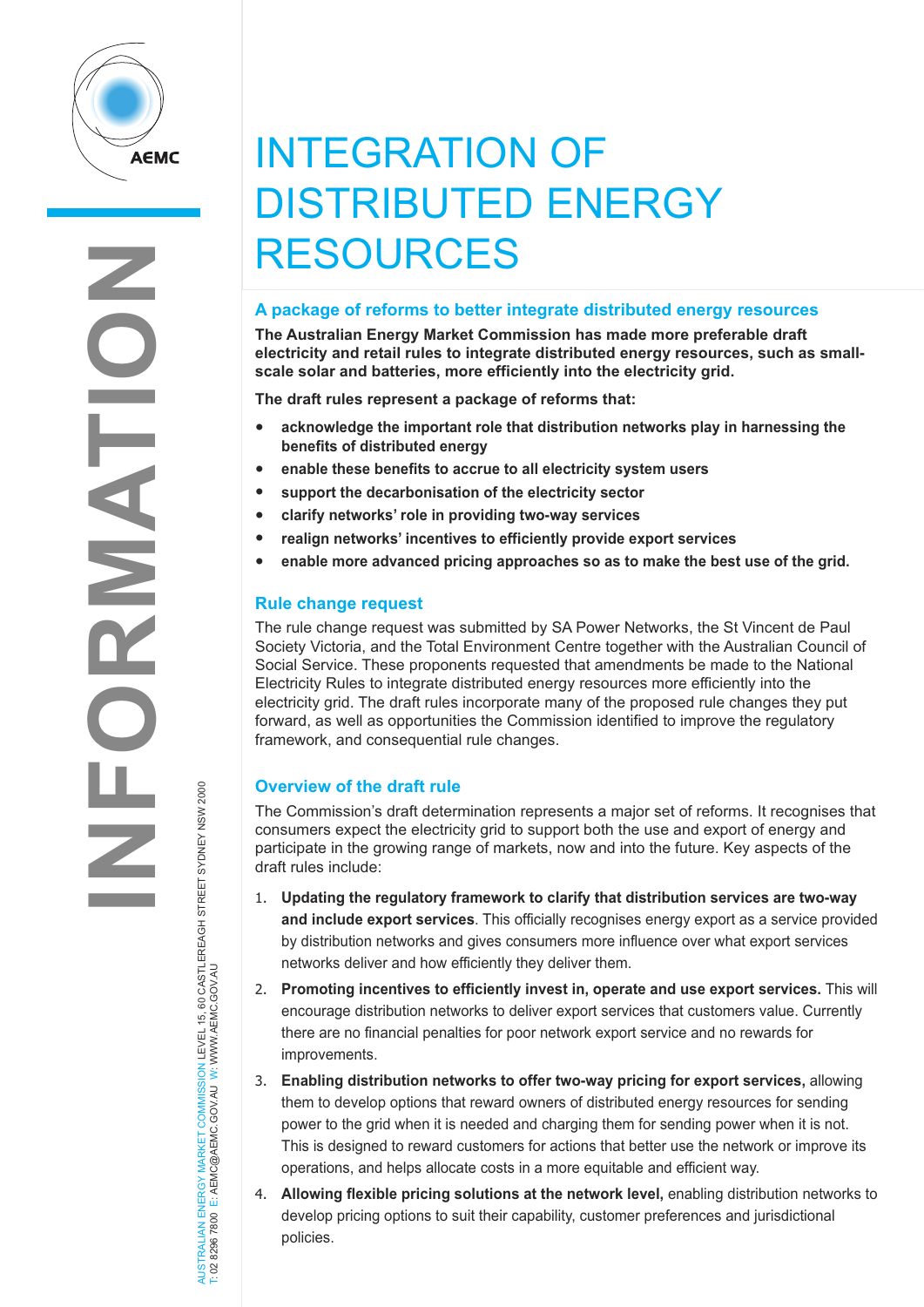Extra safeguards will ensure existing and new solar customers – and non-solar customers – are protected. The draft determination does not mandate default charges for exporting power. If a network wanted to introduce export charging, it would need to consult extensively with customers and have a transition plan, approved by the Australian Energy Regulator, detailing how this would be done.

### **Why change is needed**

Australian consumers have led the decentralisation charge by enthusiastically embracing distributed energy resources. Around 20 per cent of all customers in the National Electricity Market (NEM) now partly meet their electricity needs through rooftop solar PV generation, and sell excess electricity back into the grid. According to AEMO's forecasts, rooftop-solarinstalled capacity across the market is set to far exceed that of the market's largest remaining coal generator in the near-future and will double or even triple by 2040.

Distributed energy resources are transforming the way consumers interact with the electricity system. They are enabling customers to make decisions about how and when they use and export electricity, and are providing a means for customers to participate in the broader electricity system through buying and selling energy services. For some, distributed energy resources are providing an additional source of revenue that, in many cases, more than offset electricity bills.

All consumers would benefit significantly if distributed energy resources become an integrated part of the electricity system. Successful integration will see more distributed renewable generation connecting to the grid – and it will do so in a way that not only makes the best use of the 'network platform'.

For owners of distributed energy resources, efficient integration would provide the opportunity to maximise the return on their investment. This could range from using their exported electricity to reduce their bills, to accessing and participating in the growing number of new energy services markets – or a combination of both. Efficient integration could also significantly benefit non-owners through lower total system costs. Generation assets (such as solar PV and batteries) could drive down energy costs by providing lowcost energy, as well as ancillary services in competition with traditional providers.

While there is no doubt that distributed energy resources provide many benefits to consumers and the energy system, without a change to the regulatory framework, consumers will face growing limitations to the amount of energy they can export.

This is because all networks have a base level of hosting capacity for distributed energy resources. But networks were built when energy only flowed one way. Now, they are increasingly being used to export energy from customers and approaching the limit of their 'intrinsic hosting capacity'. As a result of these two-way flows, the ability of networks to transport electricity safely, securely and reliably is being challenged. These challenges raise medium- to long-term planning and investment issues.

The regulatory framework has an important role to play – it sets expectations on behaviour, it uses incentives to drive better outcomes, and very importantly, it provides safeguards to protect consumers against monopolistic behaviours.

In addition, it must also support the security of the power system and the people who own renewable technology as well as those who don't. It must provide flexibility for changing customer and jurisdictional preferences, different network circumstances, and technology and market developments as they emerge.

This means re-thinking and updating how market incentives and services are priced.

The Commission's draft determination creates a framework that does just this. If implemented, it allows as many consumers as possible to connect their renewable technology to the grid. It protects those who cannot, or choose not to, invest in it from higher network costs. It also helps the power system run securely.

A 'do nothing' approach is likely to lead to a worse outcome for all. Distribution network constraints could become a bottleneck to more low cost, renewable energy connecting to the grid. There will be increasing instances where customers are limited in their level of exports or not be allowed to export at all.